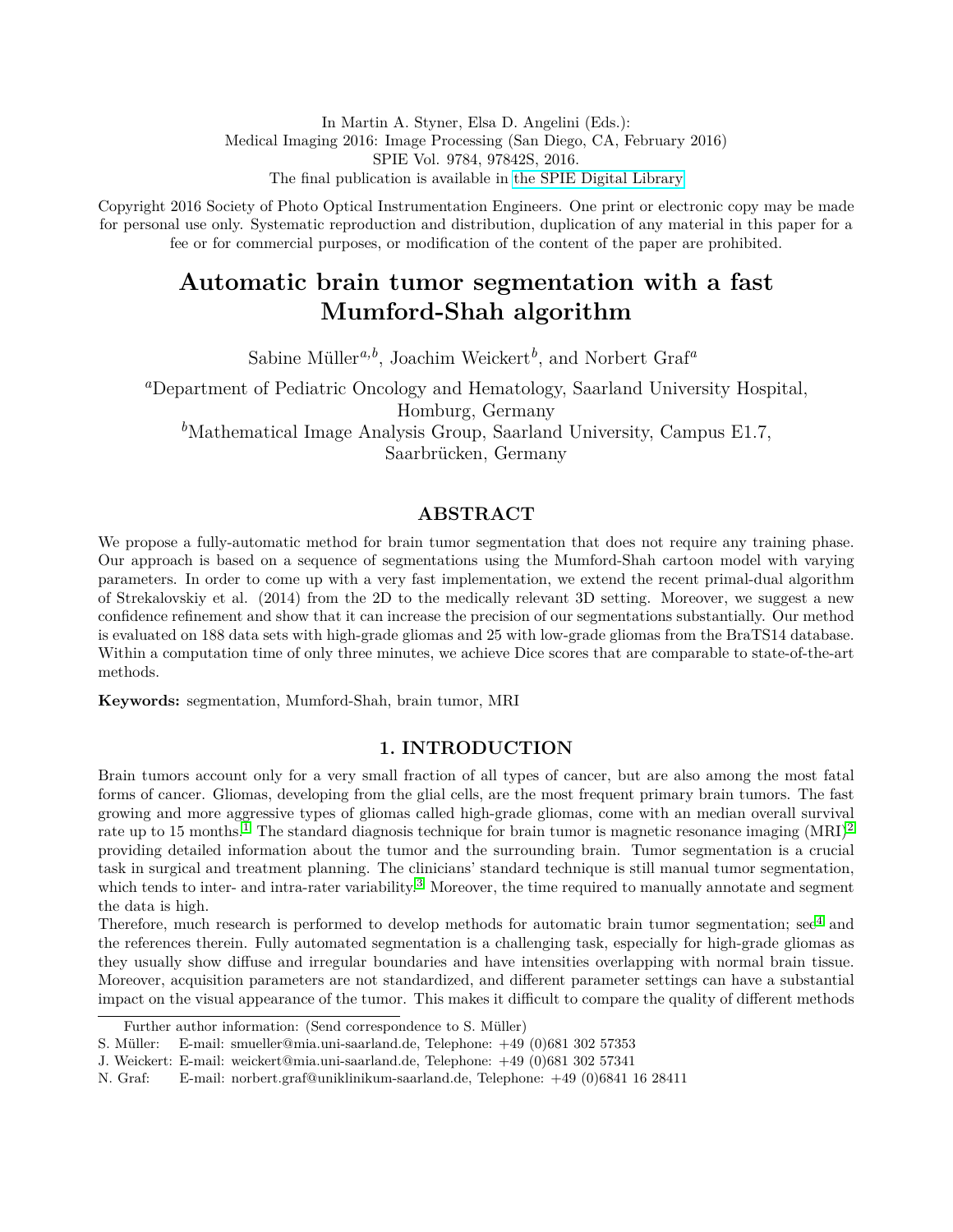for brain tumor segmentation. As a step towards an unbiased performance evaluation, the Multimodal Brain Tumor Image Segmentation (BraTS) database has been created,[5](#page-6-4) and many recent approaches report benchmark results on either the full data set or parts of it; see e.g.<sup>[6,](#page-6-5)7</sup> Most of the better methods, however, are relatively complex or time-consuming or require a training phase.

Brain tumor segmentation methods can be roughly categorized into two groups: semi-automatic and fully-automatic segmentation. Most of the fully-automatic segmentation approaches include classification<sup>[6](#page-6-5)</sup> or clustering algorithms or rely on atlas-based methods. The majority of semi-automatic segmentation methods are based on active contour models. Active contours are often modeled implicitly as level-sets and can be further divided in edge- and region-based methods. Edge-based active contours heavily depend on the image gradient. Hence, they are less suited for segmenting edematous regions of high-grade gliomas. However, region-based active contours are more robust when parts of the object boundaries are diffuse, since they reward homogeneity within the segment.

The most popular approach for region-based active contours is the Chan-Vese model.<sup>[8](#page-6-7)</sup> In its basic formulation, it segments an image into fore- and background. The granularity of this segmentation is steered by a single parameter that weights the length of the segment boundaries. The global behavior of this segmentation model is both a blessing and a curse - a blessing because it is very robust to noise and initialization; a curse because it is prone to false segments and intensity inhomogeneities. The Chan-Vese model can be seen as a simplifica-tion of the cartoon limit of the Mumford-Shah functional.<sup>[9,](#page-6-8) [10](#page-6-9)</sup> So far, most algorithms for the Mumford-Shah cartoon model were rather time consuming. This situation has been improved substantially by recent results of Strekalovskiy et al.,<sup>[11](#page-6-10)</sup> who proposed an efficient primal–dual algorithm to minimize this functional.

However, the crux in tumor segmentation approaches with this functional is to find an appropriate parameter setting and to identify segments with tumor tissue. If the steering parameter is too small, the result contains many small segments such that it is hard to determine the appropriate ones. In contrast, if the parameter is too large, the segmentation is too coarse, and the segmentation does not approximate the tumor boundaries very well.

We address the before mentioned problems by proposing a fast and fully-automatic method for brain tumor segmentation. It is simple, transparent, and makes consequent use of a single ingredient: the Mumford-Shah cartoon model. In a first step, we segment the complete tumor. We tackle the difficulty of finding an appropriate parameter setting by solving the Mumford-Shah cartoon model iteratively with varying boundary weights until we reach a segmentation with only few segments. We refine these tumor boundaries afterwards by introducing a new confidence measure that increases the precision significantly. In a second step, we use this segmentation to determine the boundaries of the tumor subcomponents (edema, necrosis, enhancing-, and non-enhancing parts). We evaluate our approach with the training data of the MICCAI BraTS14 challenge.<sup>[5](#page-6-4)</sup> We compare our method to other state-of-the-art algorithms by means of the test data of the MICCAI BraTS13 contrast-enhanced  $T_{1c}$ , *T*2, and *T*2-Flair scans.

## **2. METHOD**

To describe our algorithm we first discuss the preprocessing steps. Afterwards we explain the sequence of Mumford-Shah segmentations and their refinement with a suitable confidence measure. Finally we address the problem of identifying the fine-structure of the tumor.

#### **2.1 Preprocessing**

Since MRI scans may suffer from non-uniformities within each data set, we first apply the N4ITK filter<sup>[12](#page-6-11)</sup> to all scans to correct for these artifacts. Then we reduce the influence of the background on the segmentation outcome by replacing all gray values smaller than the average gray value  $\mu$  with  $\mu$ . Finally, we compute and equalize the histograms of each 3D scan to exploit the contrast in the data in the best possible way. All data channels are rescaled to intensity values in the interval [0*,* 255].

#### **2.2 The Mumford-Shah cartoon model**

Let us consider a cubic data domain  $\Omega \subset \mathbb{R}^3$  and some volumetric data set  $f: \Omega \to \mathbb{R}^m$ . For our application, its *m* channels describe different MRI modalities such as  $T_1$ ,  $T_1$ <sub>c</sub>,  $T_2$  and  $T_2$ -Flair. Then a segmentation of  $f$  by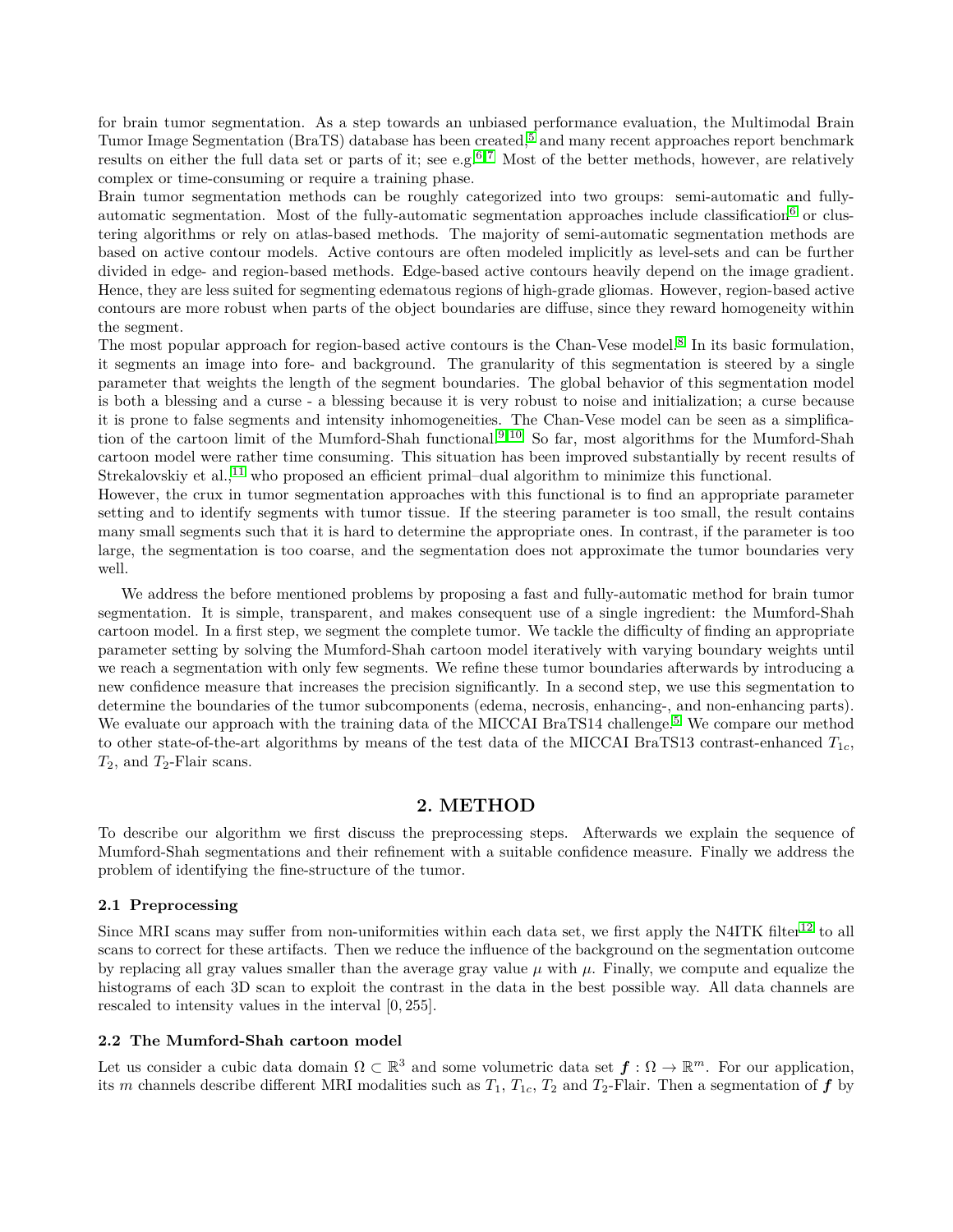<span id="page-2-0"></span>

Figure 1: Exemplary results for different penalizations of the boundary length. From left to right: **(a)**  $T_2$ -Flair input image. **(b)** Result for  $\nu = 1000$ . **(c)** Result for  $\nu = 340000$ .

means of the Mumford–Shah cartoon model<sup>[9,](#page-6-8) [10](#page-6-9)</sup> minimizes the energy functional

<span id="page-2-1"></span>
$$
E(\mathbf{u}, C) = \sum_{i} \int_{\Omega_i} ||\mathbf{u} - \mathbf{f}||^2 d\mathbf{x} + \nu \,\ell(C). \tag{1}
$$

Here the a priori unknown number of segments  $\Omega_i$  partition the data domain  $\Omega$ , the function u denotes a piecewise constant approximation of  $f$ ,  $\|\cdot\|$  is the Euclidean norm in  $\mathbb{R}^m$ , and the segment boundaries C have a (Hausdorff) length of  $\ell(C)$ . The first term of the energy is a data term that penalizes fluctuations within each segment, while the second term favors short segment boundaries. The parameter  $\nu > 0$  allows to weight the boundary length in relation to the inhomogeneities within each segment. Obviously the choice of *ν* is of crucial importance: The higher the value of this parameter, the less segments are contained in the final result. In Fig. [1,](#page-2-0) the number of segments decreases with increasing penalization of the boundary length. At the same time, the inhomogeneities within individual segments increases.

While early algorithms for the Mumford–Shah cartoon model are based on region merging concepts,<sup>[13](#page-6-12)</sup> a recent approach by Strekalovskiy et al.<sup>[11](#page-6-10)</sup> describes a very fast approximation of this model by means of primal– dual optimization ideas. Due to its intrinsic parallelism, it is well-suited for parallel processing hardware such as GPUs. In its original formulation, this algorithm has been specified for 2D data sets. For our framework, we have extended this approach in a straightforward way to the segmentation of volumetric data.

#### **2.3 Segmentation of the complete tumor**

On MRI *T*2-Flair scans, high-grade gliomas contain areas that are brighter than the brain tissue. To detect them, we segment for a bright outlier in intensity in the following way: We also include  $T_1$  data in our segmentation, since our experiments show that this makes the segmentation process more robust against small distortions. We start with the parameter  $\nu = 400,000$  and check if this gives a segmentation into two areas: the tumor and the background. Since the algorithm of Strekalovskiy et al. might give more than one segment, we postprocess the result with an Otsu thresholding.[14](#page-6-13) If the area of the thresholded tumor is larger than 50% of the brain volume, this is an indication that  $\nu$  was too large such that the tumor has been merged with its background. In this case, we reduce *ν* by 15% and start the procedure again. This approach is repeated recursively until we have a segmentation where the tumor volume is below 50% of the brain volume.

#### **2.4 Confidence refinement**

The total tumor segmentation from the previous subsection tends to give an area that is somewhat larger than the real tumor area: It favors sensitivity over precision. To refine this segmentation with a confidence refinement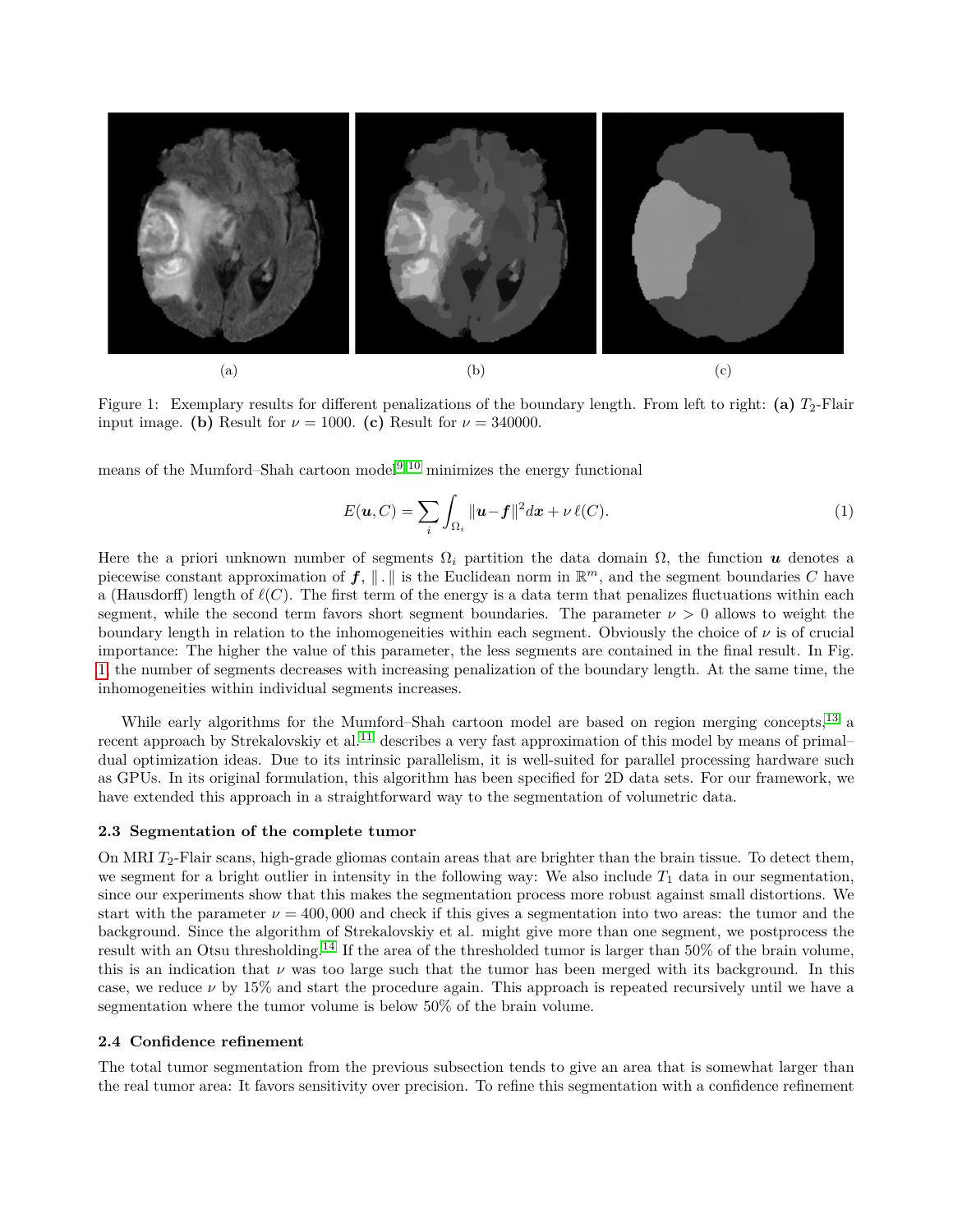<span id="page-3-0"></span>

Figure 2: Illustration of the confidence refinement procedure. From left to right: **(a)** *T*2-Flair input image for [\(1\)](#page-2-1). **(b)** *T*<sup>2</sup> input image for consistency refinement. **(c)** Segment boundaries before refinement. Dice score: 0*.*51, sensitivity: 0*.*82, precision: 0*.*37 (3D tumor volume). **(d)** Boundaries of the ground truth segmentation. **(e)** Difference map  $d(x)$ . **(f)** Segment boundaries after refinement. Dice score: 0.77, sensitivity: 0.7, precision: 0.86 (3D tumor volume).

postprocessing, we investigate how well the data term of the Mumford-Shah cartoon model is fulfilled locally. It is sufficient to do this only in the  $T_2$  channel, since this channel always contains the tumor and it has not been used before. Thus, in any location x of the tumor area, we measure the difference  $d(x) := |u(x) - f(x)|$ , where f and *u* denote the original resp. segmented intensity values of the  $T_2$  channel. Since *u* and f have values in  $[0, 255]$ , the difference *d* lies in the same interval. Large values of  $d(\boldsymbol{x})$  indicate that the local confidence in our segmentation result should be low. We quantize the maximal *d*-range [0*,* 255] into 256 bins, and we discard those voxels from the segment where the distance lies in the highest bin with nonvanishing contributions.

This confidence refinement is a trade-off between gaining precision and loosing sensitivity: In general, we loose a small amount of sensitivity but gain remarkably in precision: In Fig. [2,](#page-3-0) the Dice score<sup>[15](#page-6-14)</sup> of the segmentation improved from 0*.*51 to 0*.*77, and the precision increased even from 0*.*37 to 0*.*86, while the sensitivity deteriorated only mildly from 0*.*82 to 0*.*7. This illustrates the usefulness of our confidence refinement.

#### **2.5 Segmentation of the tumor fine-structure**

We use this first segmentation to determine further tumor subcomponents: We minimize the Mumford-Shah cartoon model again with a very small boundary penalization  $(\nu = 1)$ , but this time exclusively on the  $T_{1c}$  scans and in the previously defined segment. Afterwards we use Otsu's thresholding to identify the active tumor, i.e. enhancing- and non-enhancing tumor core. In this way, we get a splitting of the complete tumor region into active tumor and necrosis/edema. To get the final subcomponents, we apply Otsu's method on both subcomponents and split the first component, i.e. active tumor, into its enhancing and non-enhancing part and the second subcomponent into necrosis and edema.

## **3. EXPERIMENTS**

We evaluate the performance of the proposed method on image data of the high- and low-grade gliomas of the MICCAI BraTS14 training data set.<sup>[5](#page-6-4)</sup> Unfortunately, BraTS14 test data changed over time which makes it impossible to compare our method with other approaches on this data sets. Therefore, we decided to benchmark our approach additionally on BraTS13 test data.

Both challenges contain skull-stripped and spatially registered multimodal MR images  $(T_1, T_1, T_2, T_2, T_1)$  and  $T_2$ -Flair) with a voxel size of  $1mm$  in every direction. Tumors are of different shape, size and location in each data set. The MRI scans of the benchmark data differ significantly in quality parameters such as contrast, noise, and blur.

For an evaluation of our segmentation results, we measure Dice score, sensitivity, and precision in terms of positive predictive value.[19](#page-6-15) The results are displayed in Tab. [1.](#page-4-0) The first label *Complete* includes edema, necrosis and both enhancing and non-enhancing tumor. The second label *Tumor Core* equals the complete tumor but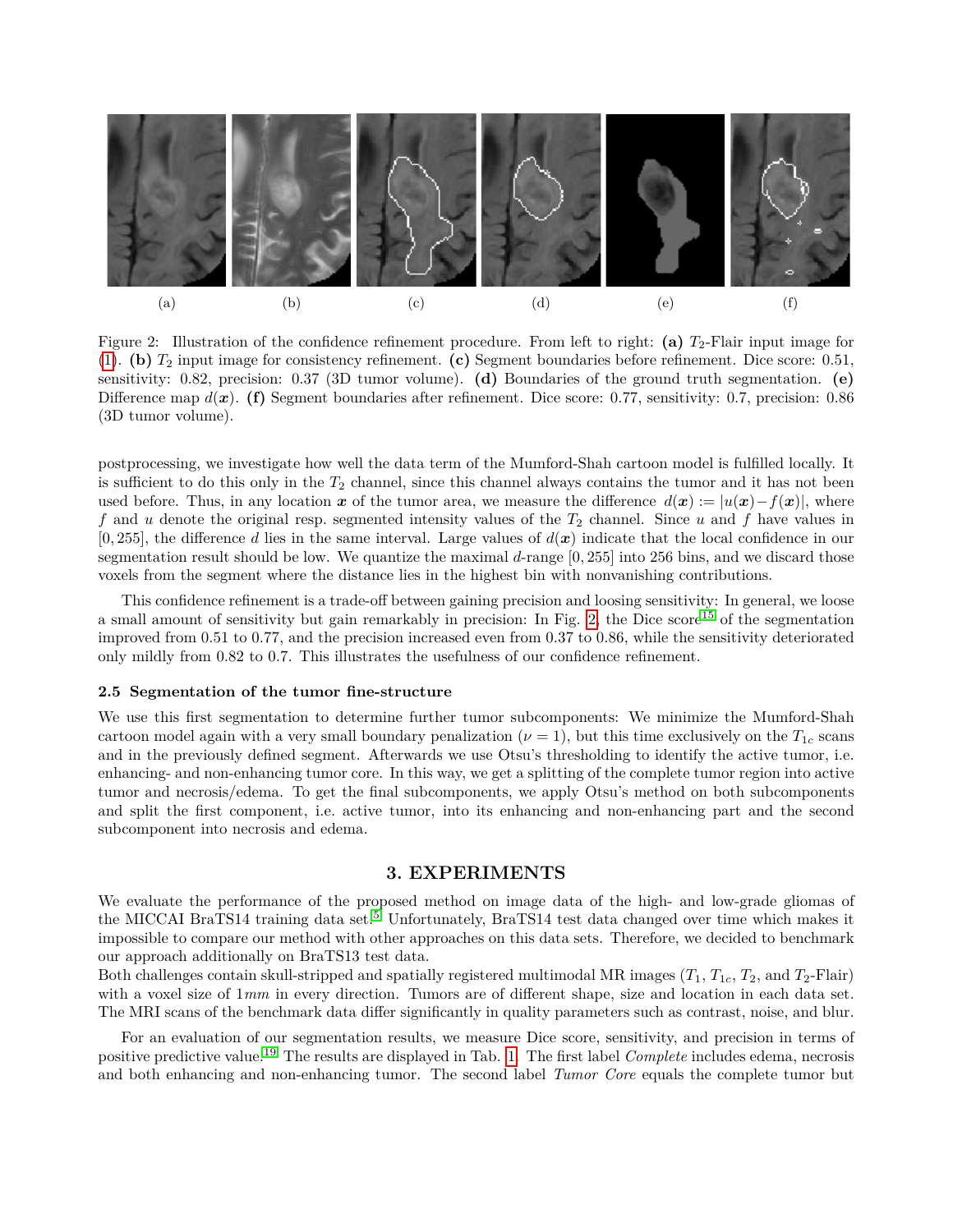| Region           | Dice Score      | Sensitivity     | Precision       |
|------------------|-----------------|-----------------|-----------------|
| Complete (HGG)   | $0.83 \pm 0.15$ | $0.87 \pm 0.12$ | $0.81 \pm 0.14$ |
| Tumor Core (HGG) | $0.75 \pm 0.10$ | $0.81 \pm 0.08$ | $0.69 \pm 0.15$ |
| Active (HGG)     | $0.69 \pm 0.13$ | $0.76 \pm 0.11$ | $0.63 \pm 0.21$ |
| Complete (LGG)   | $0.78 \pm 0.17$ | $0.75 \pm 0.18$ | $0.86 \pm 0.17$ |
| Tumor Core (LGG) | $0.54 \pm 0.14$ | $0.81 \pm 0.15$ | $0.40 \pm 0.19$ |
| Active (LGG)     | $0.45 \pm 0.23$ | $0.77 \pm 0.22$ | $0.34 \pm 0.21$ |

<span id="page-4-0"></span>Table 1: BraTS14 evaluation for high- (HGG) and low-grade glioma (LGG).

<span id="page-4-1"></span>Table 2: BraTS13 evaluation for high-grade glioma (Dice scores for complete tumor).

| Method                  | Dice Score | Comp. Time        | Architecture |
|-------------------------|------------|-------------------|--------------|
| Tustinson <sup>6</sup>  | 0.87       | $100 \text{ min}$ | Cluster      |
| Our approach            | 0.85       | $0.3 \text{ min}$ | CPU/GPU      |
| Zhao <sup>16</sup>      | 0.84       | $20 \text{ min}$  | CPU          |
| $\mathrm{Cordier}^{17}$ | 0.84       | $20~\mathrm{min}$ | Cluster      |
| Reza <sup>18</sup>      | 0.83       | $90 \text{ min}$  | ∷PU          |

without the edema. The third label *Active* contains enhancing and non-enhancing tumor. The results show a good segmentation of the complete tumor, both for high-grade and low-grade tumors. The tumor fine-structure is also segmented well for high-grade tumors and suffers from precision for low-grade tumors. All these observations are comparable to other state-of-the-art methods.

Our method, however, differs from many other approaches by its simplicity and its computational efficiency: Regarding simplicity, note that it is basically not more than a consequent application of the Mumford-Shah cartoon model with automatically varying parameters. No training phase and no user interaction are required. With respect to computational efficiency, we strongly benefit from the primal-dual algorithm of Strekalovskiy et al. To exploit its inherent parallelism, we have implemented the 3D and multimodal minimization of the Mumford-Shah cartoon model in CUDA. The average computation time of our approach per patient is 130*.*9 s for low-grade gliomas and 137*.*03 s for high-grade gliomas. We conducted our experiments on a desktop PC with 3.4 GHz Intel Core i7 CPU, 16GB RAM, and a NVidia GeForce GTX 970 graphics card with 4GB RAM and 1664 CUDA cores. As can be seen in Tab. [2,](#page-4-1) our computation times belong to the fastest approaches in the literature that use comparable hardware and achieve results of similar quality.

We show some exemplary results of our method in Fig. [3.](#page-5-0) Intuitively one would expect that the segmentation performance would deteriorate when the tumor is very similar to the background. Remarkably, this is not the case: We can determine exact tumor boundaries for low-contrast regions, even when the tumor is very small. Apart from that, our method is also able to identify subcomponents properly.

## **4. SUMMARY AND CONCLUSIONS**

With our paper we have enriched the tool box of algorithms for segmenting brain tumors in MRI data by an approach that differs from existing methods in a number of aspects: First of all, it is fully automatic, but does not require any training phase. Secondly, it is simple due to its consequent use of the Mumford-Shah cartoon model in combination with an intuitive confidence refinement. Thirdly, its computational efficiency benefits from very recent algorithmic advances by means of primal-dual methods and their efficient parallel implementation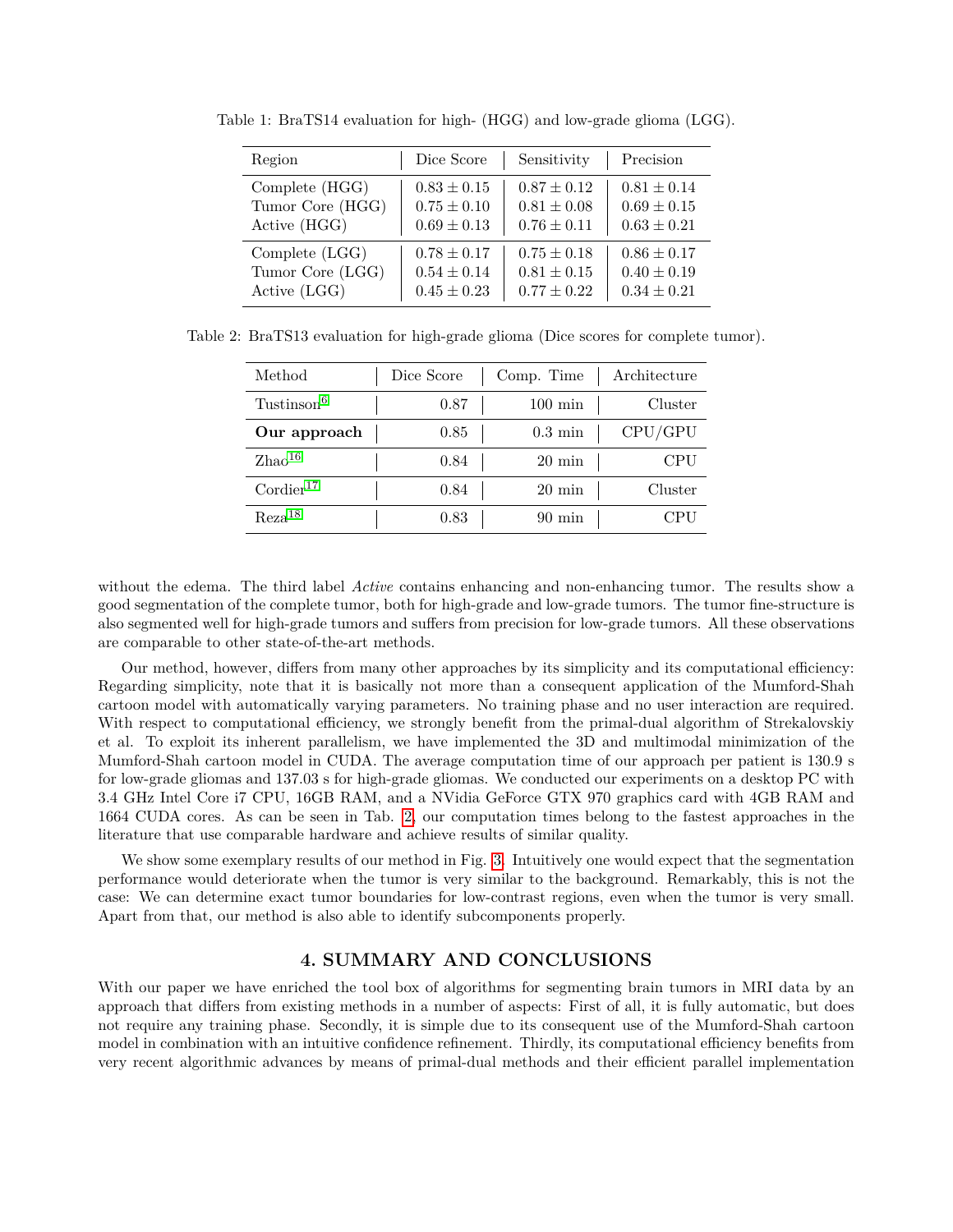<span id="page-5-0"></span>

| $\mathcal{T}_{1c}$                               |  |  |
|--------------------------------------------------|--|--|
| $\mathcal{T}_2$                                  |  |  |
| $T_2\text{-Flair}$                               |  |  |
| Ground $\mbox{truth}$<br>$\mbox{complete tumor}$ |  |  |
| Our segmentation<br>$\mbox{complete tumor}$      |  |  |
| Ground $\mbox{truth}$<br>$t$ umor $\,$ core      |  |  |
| Our segmentation<br>$t$ umor $\,$ core           |  |  |

Figure 3: Exemplary results for high grade brain tumors.

on low-cost GPUs. Last but not least, we have shown that these advantages are possible without compromising segmentation quality.

So far we have focused on the important but specific problem of segmenting brain tumors. However, it should be noted that our approach is fairly generic and does not rely very much on particular properties of glioma. Thus,